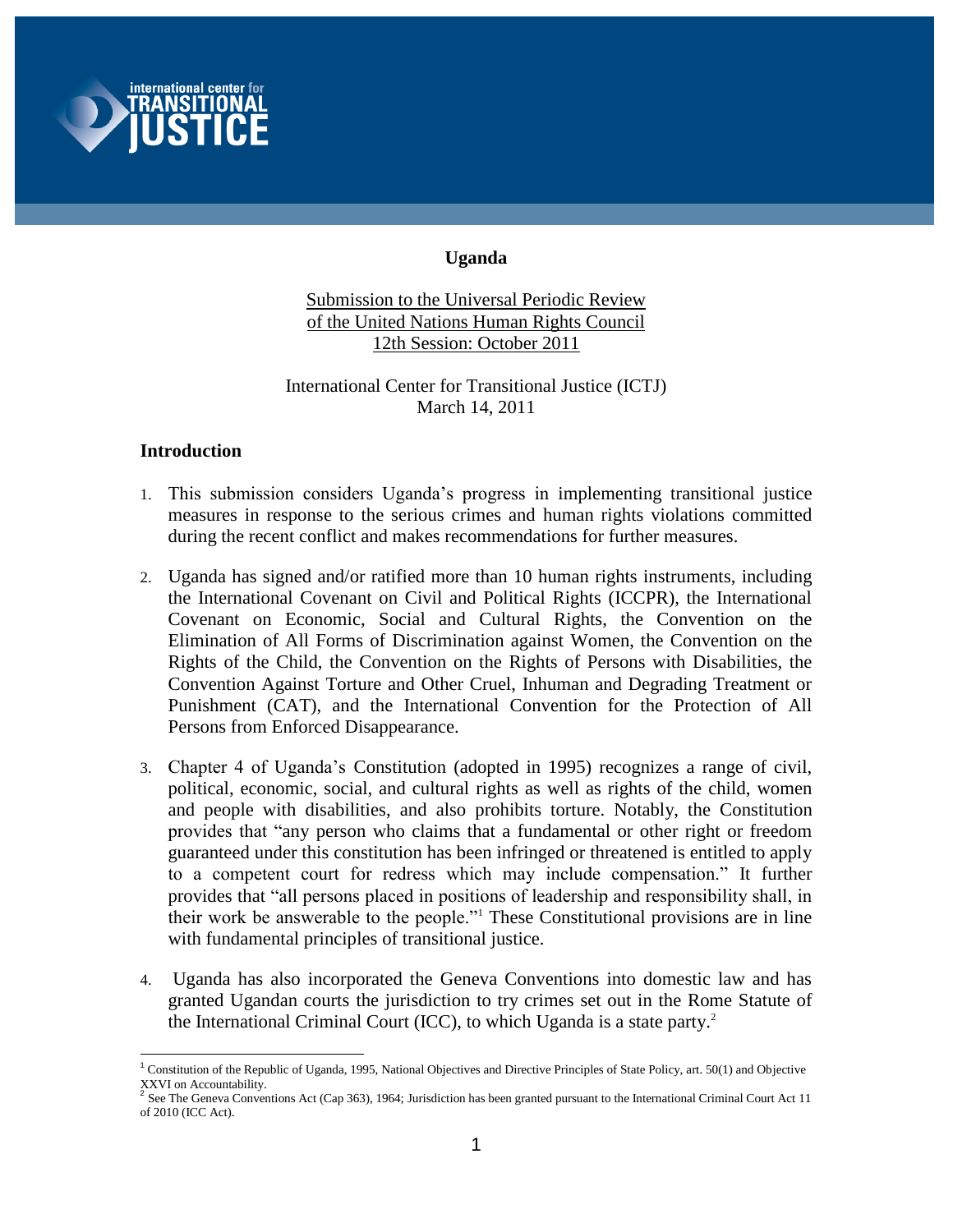### **Historical Context**

- 5. Uganda's most recent conflict began as a rebellion more than two decades ago after the Ugandan People's Democratic Army (UPDA), a group of army officers, fled from Kampala when President Yoweri Museveni, leader of the National Resistance Army/Movement (NRA/M), took power in 1986 after a five-year guerilla war. The rebels gradually transformed into a highly structured group that called itself the Lord's Resistance Army (LRA), headed by Joseph Kony.
- 6. LRA crimes have been widely documented; they range from murders, abductions, forced marriages, and horrific mutilations including amputating limbs or cutting off ears, noses, or lips. These atrocities were deliberate attempts to instill terror, violate local values and power structures, and to swell rebel ranks.<sup>3</sup>
- 7. In December 2003, the government of Uganda (GoU**)** referred the situation in northern Uganda to the ICC because it could not arrest the LRA, which was operating mostly from bases in southern Sudan.<sup>4</sup> In October 2005, the ICC issued arrest warrants for five LRA leaders. Three of the five leaders, including Kony, remain at large.
- 8. In July 2006, the GoU and the LRA entered into a series of peace talks held in Juba, South Sudan, which ended in 2008. A final peace agreement was drafted but never signed. The talks did, however, result in five signed protocols, including the June 2007 Agreement on Accountability and Reconciliation (AAR), under which the parties agreed to promote national legal arrangements consisting of formal and informal institutions (including traditional justice mechanisms) and measures to ensure justice and reconciliation in respect of the conflict. The AAR required that formal courts provided for under the Constitution should exercise jurisdiction over people alleged to bear particular responsibility for the most serious crimes (especially those amounting to international crimes) committed during the conflict. As a result, in 2008 the GoU established the War Crimes Division (WCD) of the High Court of Uganda. Under the AAR, the parties also agreed to promote appropriate reconciliation, truth-telling, and truth-seeking mechanisms, as well as the effective and meaningful participation of victims in accountability and reconciliation mechanisms. The parties also agreed that individual and collective reparations should be made to victims.

#### **Substantive Concerns**

#### *WCD of the High Court*

9. The creation of the WCD is a positive step in ensuring justice and accountability for serious crimes and human rights violations committed during the conflict. The proceedings mark the first time that international crimes have been tried in Ugandan courts, and will raise a number of complex issues of substantive law and procedure. The court must ensure that its proceedings are fair, including proper provision for

 $\overline{a}$ <sup>3</sup> Michael Otim and Marieke Wierda, *Uganda: Impact of the Rome Statute and the International Criminal Court*, ICTJ Briefing; the Rome Statute Review Conference, June 2010, 1-2.

<sup>4</sup> Ibid., 2, para. 5.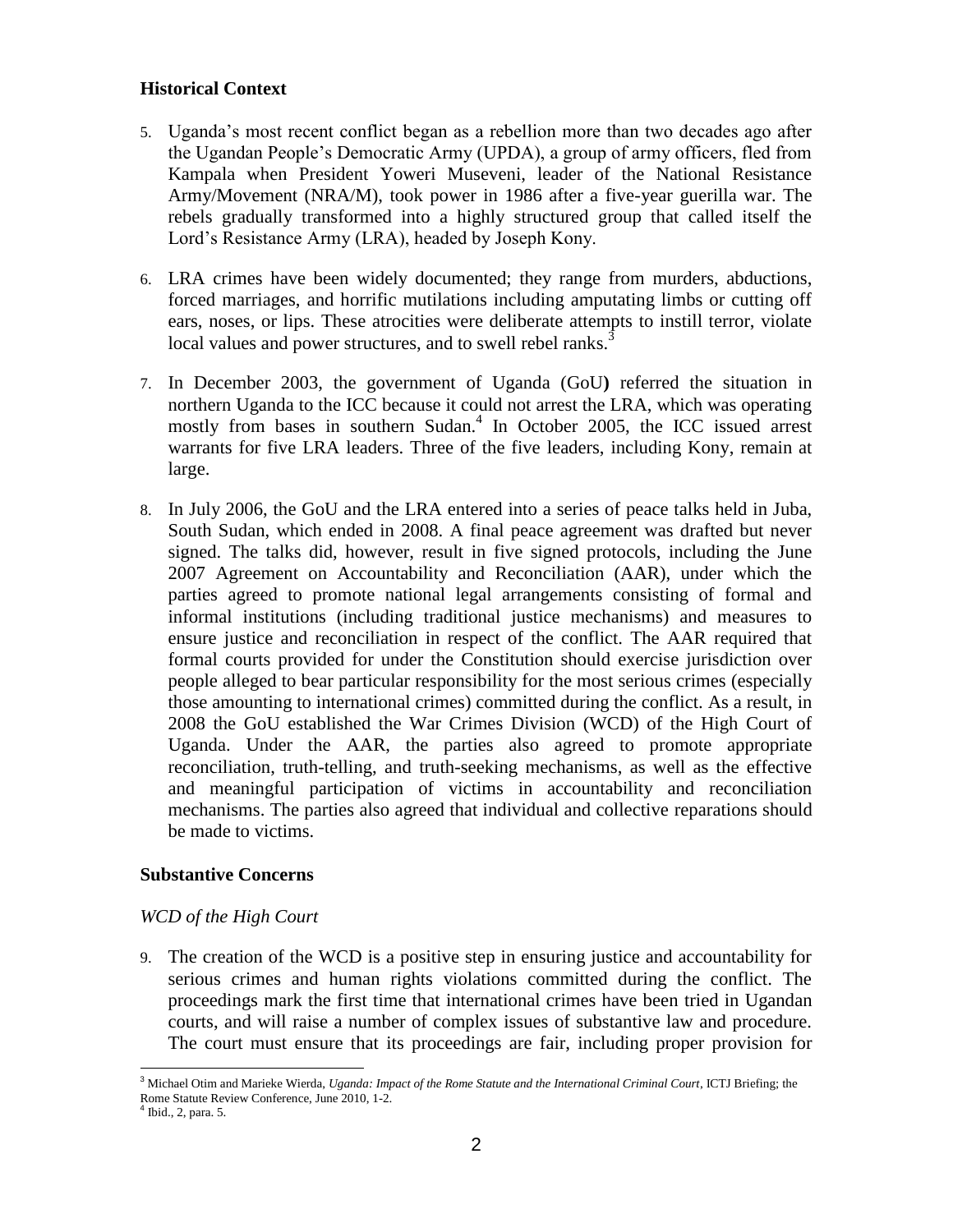defense counsel and rules of procedure that allow for expeditious proceedings. Insufficient funding for state-provided defense counsel has hampered effective representation of suspects, despite constitutional rights to an adequate defense.

- 10. Progress before the WCD has been limited. The first case is against Thomas Kwoyelo, a former LRA commander. Kwoyelo has been in custody since he was captured in the Democratic Republic of Congo (DRC) in March 2009, charged with 12 counts of kidnapping with intent to murder, willful killing, taking hostages, extensive destruction of property, and causing serious bodily harm. He allegedly committed the offenses between 1996 and 2009 with others who are still at large in GuluDRC, and South Sudan. He is the first suspect to be charged with offenses relating to war crimes. He was indicted in September 2010. His trial was expected to start at the end of January 2011 but is now due to begin in May 2011. Only a small number of additional cases are expected to result from the WCD's investigations.
- 11. Under the AAR, the Ugandan Parliament may also enact laws allowing the WCD to recognize and implement aspects of traditional justice in its proceedings. Given the differing methods and outcomes of traditional and formal justice mechanisms, this will require careful coordination to avoid public confusion, and to ensure respect for the rights of defendants and the interests of victims. Clear outreach is needed in this regard.
- 12. Other key challenges the WCD faces relate to the areas of witness protection and victim participation. Victim participation in the Ugandan criminal justice system is currently limited to court attendance and testifying, which significantly limits the meaningful participation of victims in accountability mechanisms (as provided for in the AAR). Further, Uganda does not have any witness protection legislation and lacks any clear procedures for witness protection.

#### *Amnesty*

- 13. In 2000 the GoU enacted the Amnesty Act, which provided a blanket amnesty for those who rose in arms against the country's political leadership. According to the act, a person is protected from domestic prosecution in relation to the crimes, but that does not apply to international criminal prosecutions (such as the ICC). Though motivated by the desire of religious and cultural leaders and communities to put an end to the conflict in specific parts of the country, the act is viewed by many as perpetuating impunity, which raises an obstacle to the administration of formal justice. To date, more that 30,000 people have received amnesty in Uganda.
- 14. Amnesty for returnees is a particular challenge, as it heightens the stigmatization of former combatants, and increases tensions arising from the coexistence of perpetrators and victims. In particular, many affected communities consider that certain individuals, viewed as most responsible for serious crimes and human rights violations, should not have been granted amnesty. Given such evolving concerns, it is questionable whether the amnesty law remains appropriate in the current Ugandan context. Notably, the AAR provided that the GoU should amend the Amnesty Act in order to bring it into conformity with the principles set out in the AAR. To date, no amendments have been enacted. In fact, Parliament rejected a proposal made in 2010 to create list of people who would be ineligible for amnesty.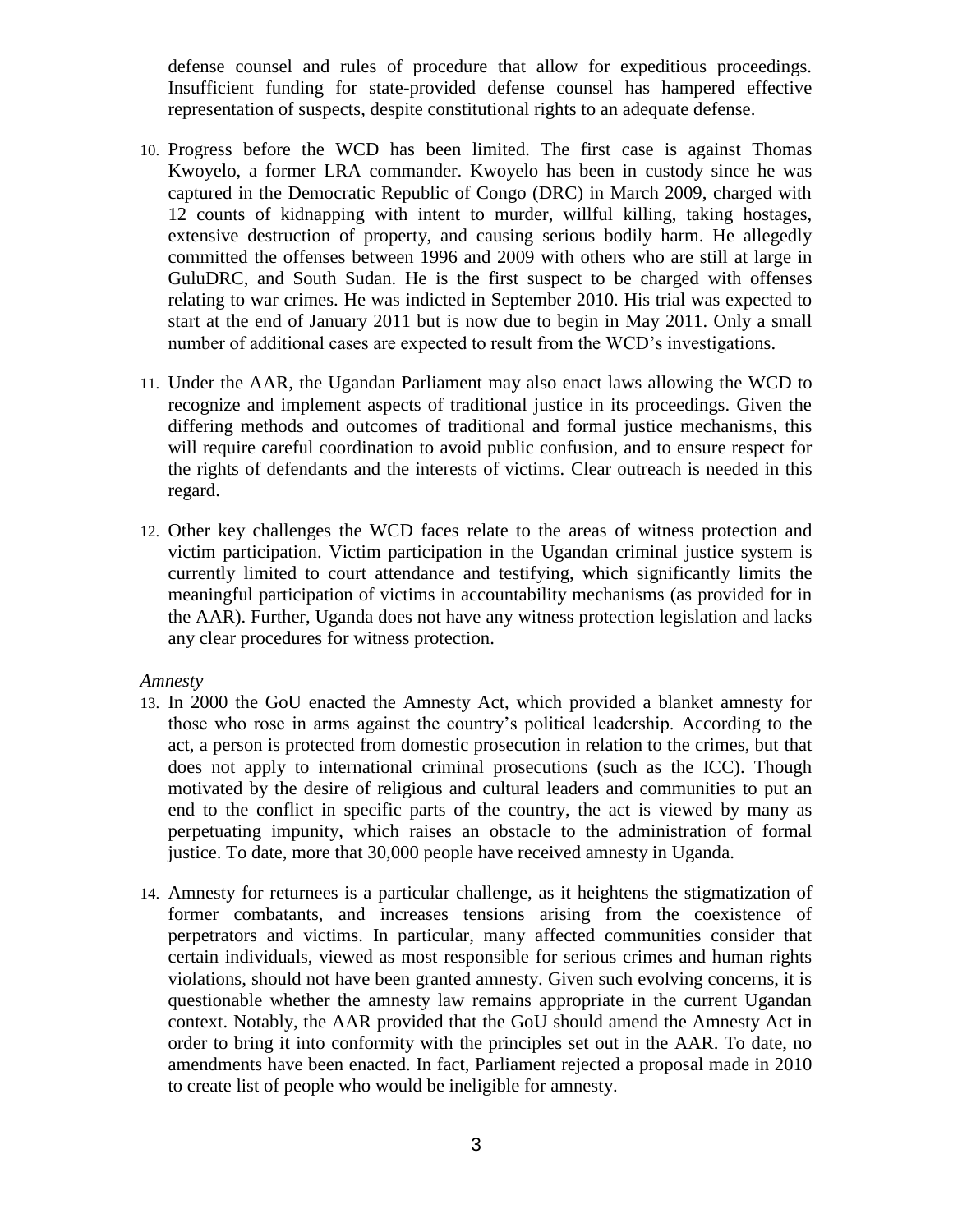### *Reparations*

- 15. Victims have a right to adequate, effective, and prompt reparation for harm suffered. Uganda's international obligations in this regard include article 8 of the Universal Declaration of Human Rights, article 2.3 of the ICCPR, and article 14 of the CAT. The UN Basic Principles and Guidelines on the Right to a Remedy and Reparation for Victims of Gross Violations of International Human Rights Law and Serious Violations of International Humanitarian Law, adopted by the UN General Assembly in 2005, set out similar obligations.
- 16. Uganda does not currently have a national policy on reparations. Increasingly however, victims are demanding compensation for harm suffered. There are some instances in which the GoU has paid compensation to victims for the loss of property or life in the course of the conflict. For example, in 2008 the GoU agreed to a settlement out of court in relation to a petition from victims in northern Uganda who lost their property as a result of the war in 1986, when President Museveni came to power. During his campaign before the 2011 elections, the president promised a cross-section of victims from the south, east, and north compensation for harm suffered. By the end of the campaign season, most of the president's pledges had been fulfilled. Questions, however, remain about whether victims meaningfully participated in the process and whether the compensation provided constituted adequate, effective reparations.

### *Truth-telling and truth-seeking*

17. Given Uganda's violent past, measures to seek and tell the truth in the country could be important means of promoting reconciliation, addressing the root causes of conflict and seeking ways to avoid future repetition of violations. As noted above, under the AAR, the GoU agreed to promote reconciliation, truth-telling, and truth-seeking mechanisms. The GoU has established a Justice Working Group within the Justice Law and Order Sector, which has been tasked with moving the transitional justice agenda forward; the sector is considering, among other things, the establishment of a truth commission. It is critical that civil society is consulted in relation to key matters such as the mandate, time period, and types of violations to be investigated by any such commission. In addition, it is important that any commission established is independent of the GoU and operates in a political environment where victims and witnesses are able to speak freely, regardless of the identity of perpetrators.

### **Achievements**

- 18. The following are some of Uganda's key achievements:
	- Uganda hosted the Rome Statute Review Conference in June 2011, the first review of the International Criminal Court Statute since its adoption in 1998. About 4,600 people attended from intergovernmental and nongovernmental organizations. The conference is widely regarded as a success in creating a forum to discuss progress and challenges of the ICC, as well the adoption of an amendment of the ICC Statute to add the crime of aggression.
	- Relative peace has returned to most of northern Uganda (except the Karamoja regions due to cattle rustling), and a disarmament program is continuing.
	- Internally displaced persons camps have been disbanded.